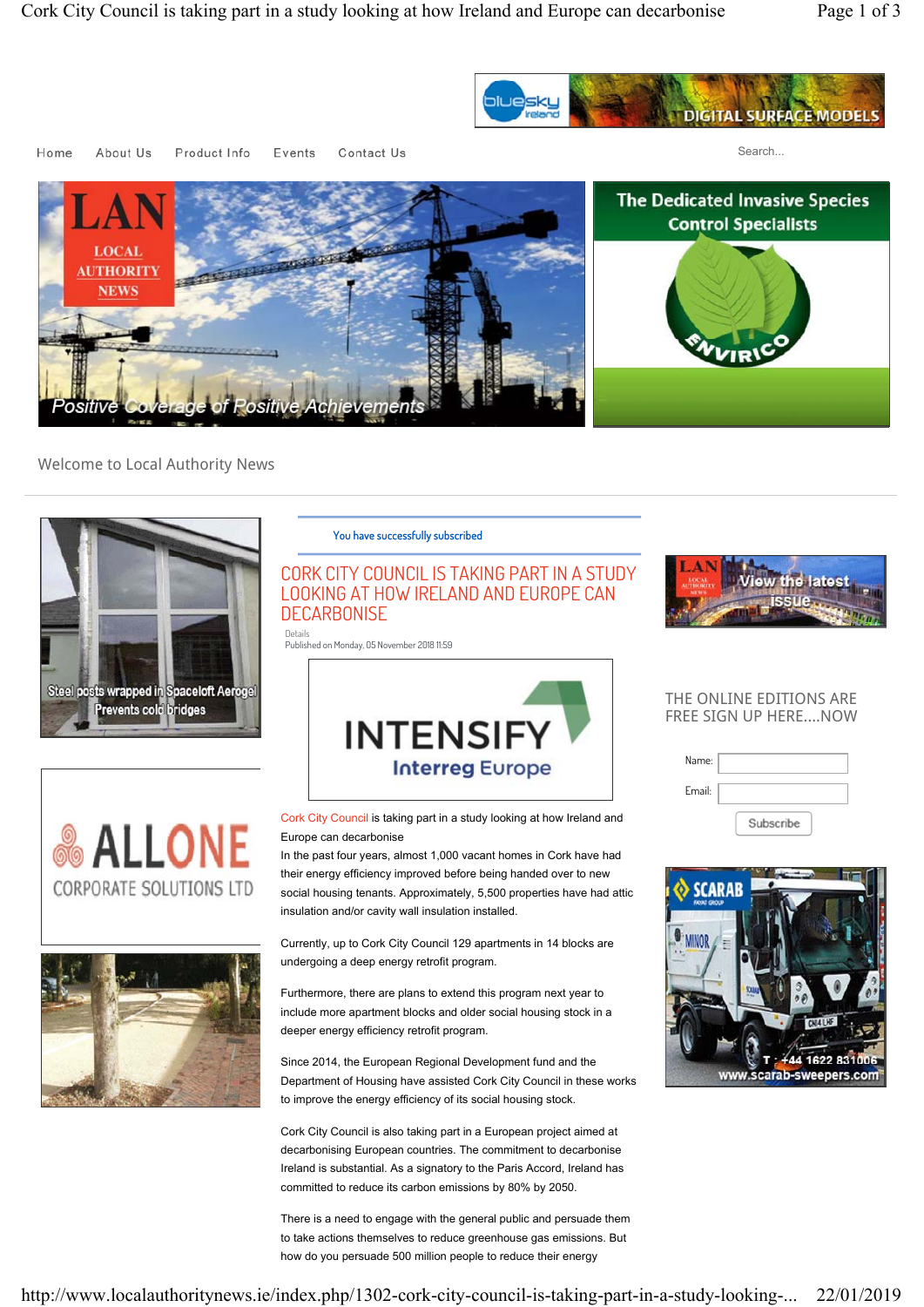## Cork City Council is taking part in a study looking at how Ireland and Europe can decarbonise Page 2 of 3







Providing innovative and reliable heating solutions for 40 years



consumption and to invest in energy efficiency improvements in their homes and businesses?

The €2 million Interreg Europe Project INTENSIFY will address this question. The project aims to identify measures which increases public awareness of the need to reduce carbon emissions, increases the positive support of key decision makers for citizen involvement and stakeholder participation in carbon reduction actions. The project also aims to promote best practices for increased citizen and stakeholder engagement.

There are eight partners in the INTENSIFY project, led by the Energy Agency of Almada in Portugal. The other members are the Environmental Studies Centre in Vitoria-Gasteiz, Spain; Milton Keynes Council, England; The Province of Teviso in Italy; the Energieavantgarde-Anhalt e.V in Germany; The municipality of Trnava in Slovakia and Zadar CityCcouncil in Croatia. The Environmental Centre for the Administration and Technology in Lithuania are the project advisors.

Cork City council will receive €277,025 under the project, which will run from July 2018 to June 2023.

Back

# **Enviromax Condensing**





Ei160e Series The next step in alarm @volution







Ordnance